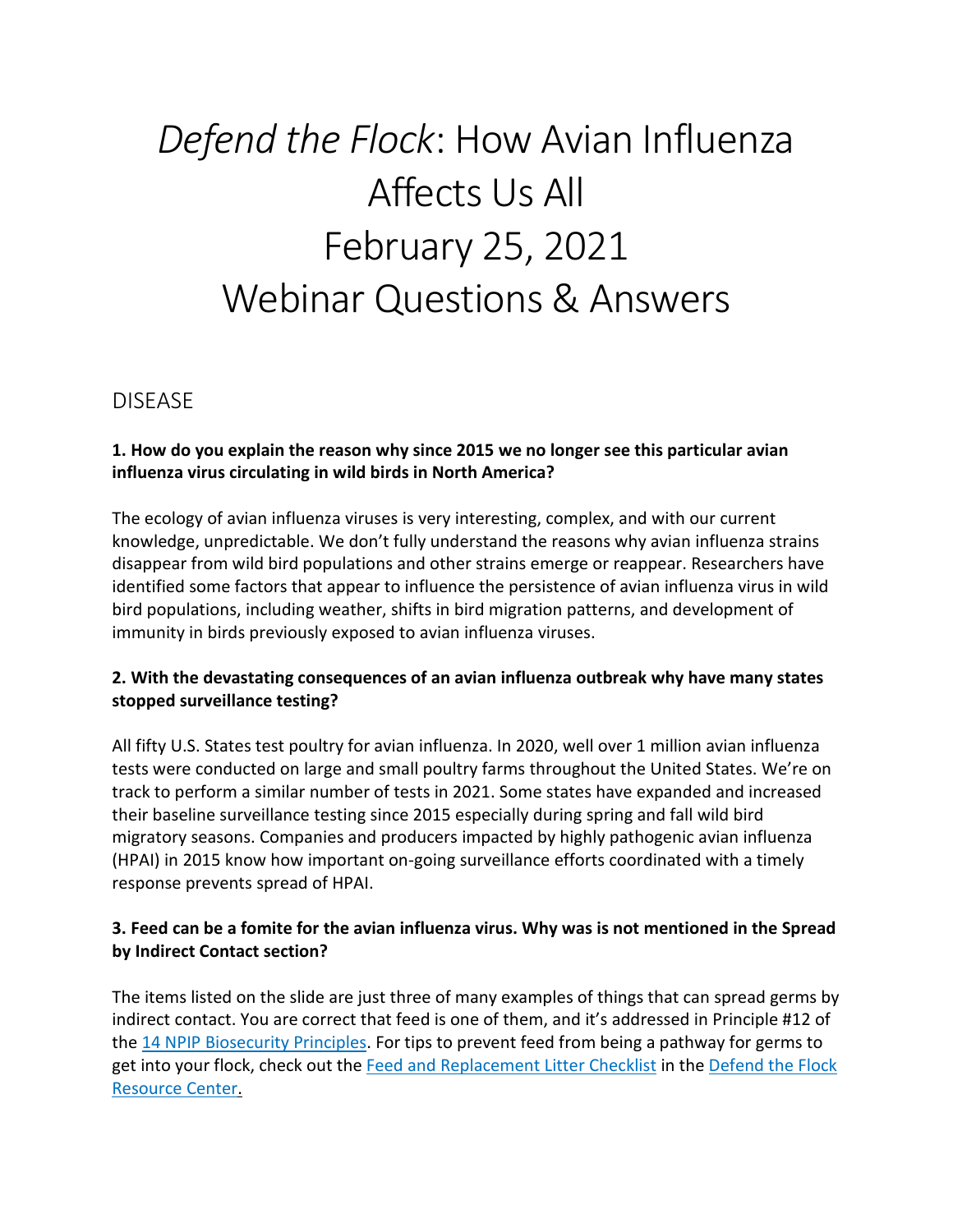## **4. Are there any correlations with avian influenza outbreaks and seasons (either from bird migration and/or temperatures)?**

Animal health officials around the world recognize a pattern of avian influenza outbreaks occurring in cooler months of the year. An interesting observation is that since 2014, all highly pathogenic avian influenza outbreaks in the United States were identified in the months December through June. Our seemingly long "avian influenza season" is due in part to the varied climate throughout the country and the wide range of wild bird species that spend at least a few months of the year in the United States.

## **5. How do you tell the difference between highly pathogenic avian influenza vs a regular upper respiratory infection?**

Highly pathogenic avian influenza and virulent Newcastle disease can quickly kill a high proportion of the flock. The mortality rate from other poultry respiratory infections is usually not as high. The only way to tell for certain what germ is causing a respiratory illness is to perform laboratory tests. Your veterinarian, State Veterinarian, or veterinary diagnostic laboratory can test your flock to find the cause.

## **6. Here in Southern California, we have been struggling with an outbreak of virulent Newcastle disease recently. Can you comment on the similarities and differences in terms of biosecurity for the different diseases?**

The biosecurity principles help protect flocks against any contagious disease of poultry. The measures that reduce the risk of introducing the avian influenza virus to your flock also reduce the risk of introducing virulent Newcastle disease virus.

# **VACCINES**

## **7. Please tell about the vaccines to prevent highly pathogenic avian influenza and low pathogenic avian influenza.**

Vaccination against different avian influenza virus subtypes has been used in a variety of poultry species. Avian influenza vaccine has been documented to be effective in reducing virus shedding and preventing illness and death in poultry.

Emergency vaccination has not been implemented in the recent outbreaks in the United States. USDA APHIS' primary response strategy to end a highly pathogenic avian influenza outbreak is stamping-out without vaccination, a method considered to be the most effective and rapid way to eradicate the disease from the nation's flocks. Under certain conditions and if an appropriate vaccine is available, an emergency vaccination strategy could be considered, particularly for specific types of birds, such as valuable breeding stock or endangered exotic birds. To learn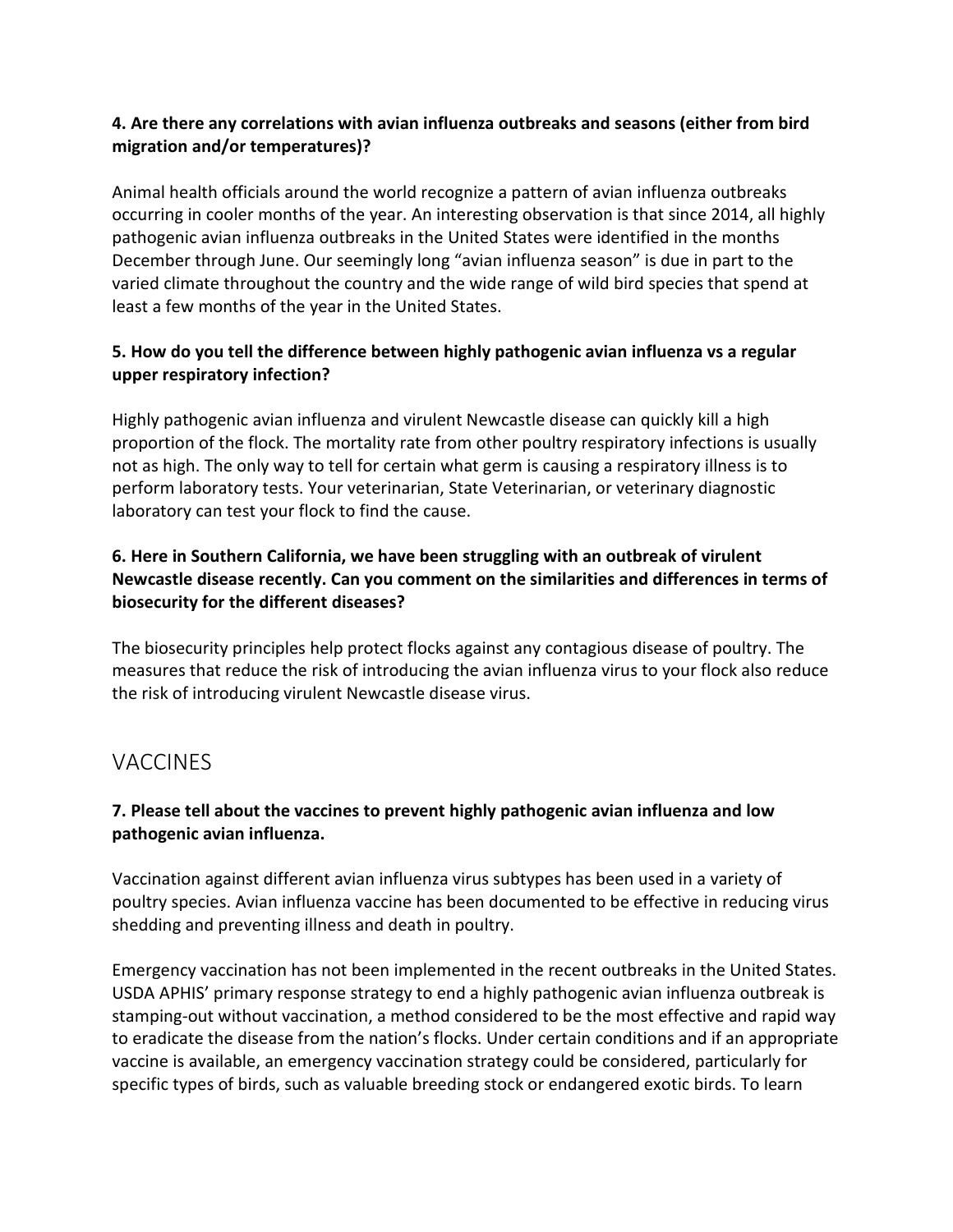more about a potential emergency vaccination strategy against avian influenza, see the [USDA](https://www.aphis.usda.gov/animal_health/emergency_management/downloads/hpai_response_plan.pdf)  [APHIS HPAI Response Plan.](https://www.aphis.usda.gov/animal_health/emergency_management/downloads/hpai_response_plan.pdf)

## **8. Is there any vaccine that has been used in the past for low pathogenic or highly pathogenic avian influenza?**

Yes, vaccine has been used in the past in the United States to control small-scale low pathogenic avian influenza outbreaks. Vaccination of turkey breeders to protect against influenza viruses from swine herds is often used in states with large swine populations and where swine herds are near turkey breeder flocks. Vaccination has not been implemented in the recent highly pathogenic avian influenza outbreaks.

## **9. Are there any vaccines that are commercially available at smaller scale for backyard flock owners (chickens)?**

Yes, small flock owners can purchase several types of vaccines for their poultry, including vaccines against Marek's disease, Newcastle disease, infectious bronchitis, and fowl pox, and others.

## **10. H5 avian influenza is considered low transmission between poultry and human and also between human and human. Why not apply routine H5 avian influenza vaccination program instead of stamping out?**

A routine avian influenza vaccination program is theoretically possible. However, vaccinating the billions of domestic poultry grown in the United States every year has practical drawbacks. A nationwide vaccination campaign may not be effective if the vaccine is not an excellent match for the circulating H5 influenza virus type and any mutated strains. Also, a widespread H5 avian influenza vaccination program would be extremely expensive and result in other severe economic consequences, such as loss of international trade.

# INTERNATIONAL

#### **11. Last week we heard in the news about H5N8 infections in Human in Russia and one mortality. Is there any information about this virus? Is it a new mutation? What should we expect?**

In February 2021, the World Health Organization published a report of H5N8 infection in seven people who worked on a highly pathogenic avian influenza affected poultry farm in Russia. You can read the report here: [Human infection with avian influenza A \(H5N8\) –](https://www.who.int/csr/don/26-feb-2021-influenza-a-russian-federation/en/) the Russian [Federation.](https://www.who.int/csr/don/26-feb-2021-influenza-a-russian-federation/en/) The people who were exposed to the H5N8 virus reported no signs of illness. Public health officials are investigating the incident, so expect additional reports to follow. Based on preliminary information, public health experts have assessed the risk of human-to-human transmission of this virus to be low.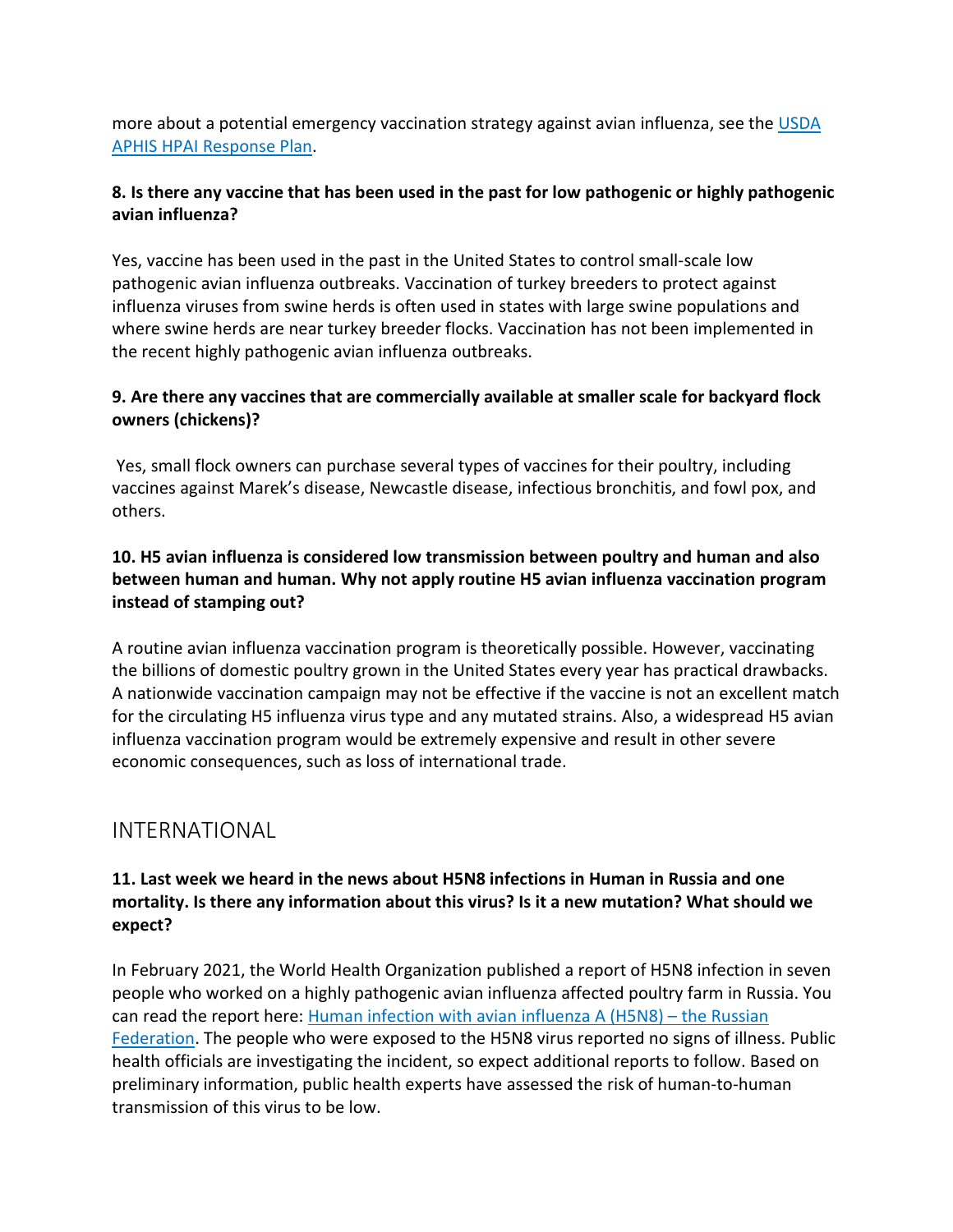## **12. Is the National Poultry Improvement Plan (NPIP) AI Clean Compartmentalization being recognized by other countries? What efforts are being made to get this program more widely accepted in other countries?**

The National Poultry Improvement Plan, an industry-State-Federal cooperative organization, developed management guidelines in 2014 for the Avian Influenza Clean Compartment for primary poultry breeders. In 2017, a primary poultry breeding company achieved recognition by NPIP as the first U.S. AI Clean Compartment. The purpose of the program is to provide international trading partners with confidence in the health status of imported breeding stock. Companies with this certification are recognized for operating at high levels and exceeding basic biosecurity standards. No foreign country has recognized the U.S. AI Clean Compartment yet. USDA APHIS and poultry industry partners continue to educate trading partners about the program and have communicated with more than a dozen countries to encourage acceptance.

# BACKYARD

**13. For a new "backyard poultry farm" where is the safest place to acquire chickens? Is it safer, meaning is the risk reduced if you incubate eggs and raise hatchlings rather than acquire parents and allow reproduction to occur naturally? Can chickens become infected by non-domestic, non-farm birds like owls, cardinals, bluebirds etc. you typically see in your backyard and have little to no control over?**

The younger the bird, the lower the risk of starting a flock with a contagious poultry disease. Hatching eggs or day-old poultry from a National Poultry Improvement Plan participant are the least risky ways to acquire disease tested and clean poultry. The riskiest choices would be adult birds that have commingled with others, such as birds brought home from auctions, flea markets, or swap meets.

Yes, wild birds can introduce contagious poultry disease to your flock. Tips to minimize contact between wild birds and your flock include:

- Keep feeders and drinkers in a covered area.
- Avoid spilled feed. Use feeders at correct height and give feed and treats in the feeder, not on the ground.
- Rodent proof feeders.
- Use rodent traps and bait around the coop.
- Do not feed wildlife, especially waterfowl.
- If there is an open water source (for example, a pond) on your property that waterfowl visit, prevent your poultry from accessing it.

**14. For backyard flocks: what are some actionable tips to minimize contact with wild birds that may be carriers, other than limiting free-ranging time and securing feeder inside an enclosed pen?**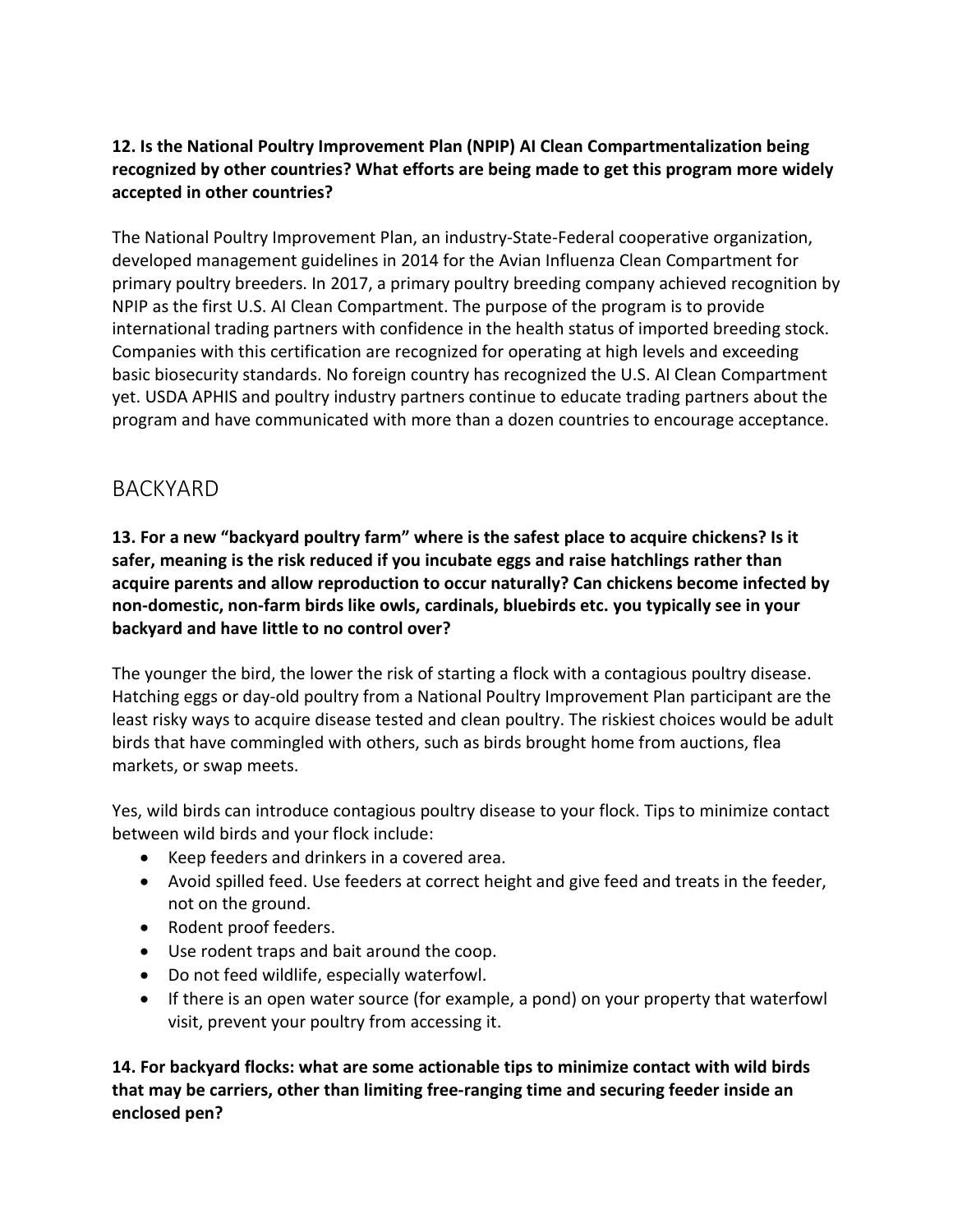Below are some tips for minimizing contact between wild birds and your flock:

- Keep feeders and drinkers in a covered area.
- Avoid spilled feed. Use feeders at correct height and give feed and treats in the feeder, not on the ground.
- Rodent proof feeders.
- Use rodent traps and bait around the coop.
- Do not feed wildlife, especially waterfowl.
- If there is an open water source (for example, a pond) on your property that waterfowl visit, prevent your poultry from accessing it.

You can also search for websites of pastured poultry producer organizations. Their members have experience and tips to share for managing the risks for free-ranging poultry.

## **15. I have a small backyard flock. How do I best keep my flock safe from disease? Is there concern with smaller animals and rodents seen in backyard flocks closer to urban communities?**

The [Defend the Flock Resource Center](https://www.aphis.usda.gov/aphis/ourfocus/animalhealth/animal-disease-information/avian/defend-the-flock-program/dtf-resources) has a lot of tips to protect backyard flocks from contagious poultry disease. The biosecurity fact sheets, brochures, checklists, and videos can help you customize a biosecurity plan that is practical for you and your small flock.

Yes, wild birds and rodents can introduce contagious poultry disease to your flock. Tips for minimizing contact between your poultry and wild animals:

- Keep feeders and drinkers in a covered area.
- Avoid spilled feed. Use feeders at correct height and give feed and treats in the feeder, not on the ground.
- Rodent proof feeders.
- Use rodent traps and bait around the coop.
- Do not feed wildlife, especially waterfowl.
- If there is an open water source (for example, a pond) on your property that wild birds visit, prevent your poultry from accessing it.

## **16. What advice do you all give for backyard poultry owners if there were to be outbreaks in the US?**

Creating good biosecurity habits that you use everyday will protect your flock now, as well as later when an outbreak occurs. The [Defend the Flock Resource Center](https://www.aphis.usda.gov/aphis/ourfocus/animalhealth/animal-disease-information/avian/defend-the-flock-program/dtf-resources) has checklists, infographics, brochures, and videos that can help you create a biosecurity routine today.

If you have sick birds, do not visit a neighbor who has birds or ask them to come over to your property to check your birds. Instead, take photos or videos of the problems in the flock, and contact your nearest veterinary diagnostic laboratory for help in finding the cause of bird illness.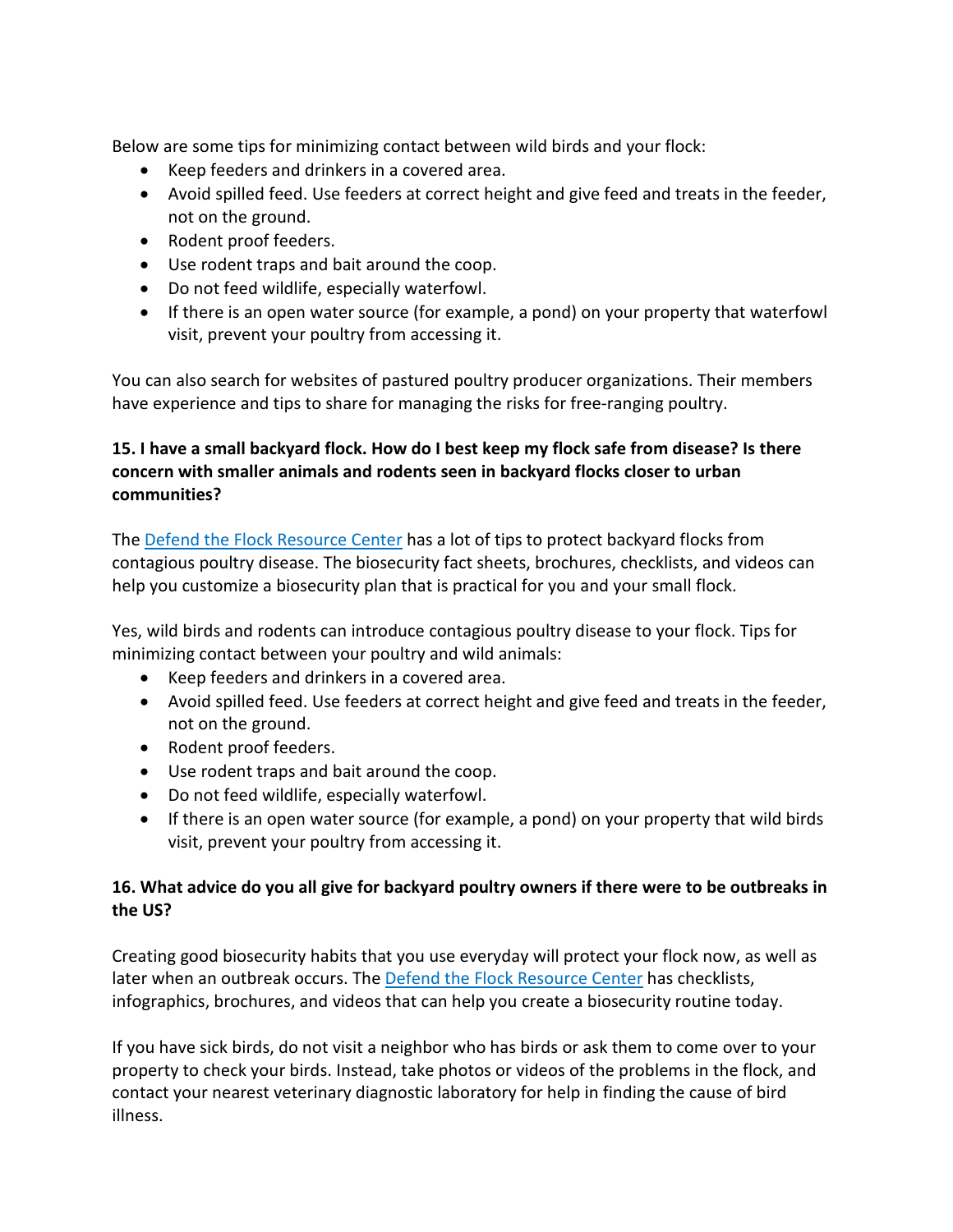You can also prepare by finding out how to contact your State Animal Health Officials, so that you'll be connected to poultry health news and quickly learn about response activities if a poultry disease outbreak occurs in your area.

#### **17. What cleaners do you recommend to disinfect and clean the coop and equipment? Other than Activated Oxine and Vircon S., what other cleaners can be used that are safe for poultry?**

For best results, first clean the coop and equipment to remove any visible dirt. Allow them to dry before applying an EPA-registered disinfectant according to label directions. Washing with soap and water and drying can kill 90% of germs and allows your disinfectant to have maximum effect on the few germs left behind by the cleaning step.

You can choose from many products on the [Environmental Protection Agency list](https://www.epa.gov/pesticide-registration/list-m-registered-antimicrobial-products-label-claims-avian-influenza) of registered disinfectants with label claims for effectiveness against avian influenza virus. For much more detail about cleaning and disinfection procedures on farms, see [USDA APHIS Standard](https://www.aphis.usda.gov/animal_health/emergency_management/downloads/sop/sop_cd.pdf)  [Operating Procedures: Cleaning and Disinfection.](https://www.aphis.usda.gov/animal_health/emergency_management/downloads/sop/sop_cd.pdf)

## EGGS

**18. What is the risk of contamination and contracting illness with egg consumption by humans? How do I keep my flock safe and anyone eating their eggs safe? If a flock is infected, should eggs be destroyed as well as the flock being put down? This is all new to me as a new backyard flock owner.**

The risk of human food-borne illness, such as salmonellosis, from consuming eggs is greatly reduced by only using eggs from a healthy flock, as well as properly handling and cooking eggs for consumption.

Any medication given to a hen can potentially end up in her eggs and threaten the health of a person eating them. Consult a veterinarian if you suspect illness in your flock and before using any medication for laying hens. Cooperative Extension Service has published articles about backyard flocks egg production, including [Safe Handling of Eggs from Small and Backyard Flocks.](https://poultry.extension.org/articles/food-safety-with-poultry-meat-and-eggs/safe-handling-of-eggs-from-small-and-backyard-flocks/)

There is no evidence that avian influenza virus can be transmitted to humans through eating contaminated poultry products. When a flock is depopulated due to avian influenza, the eggs are also destroyed to prevent contaminated eggs from spreading the virus to other birds.

#### **19. If you work grocery and one egg is broken, why can't we take a second and wash the others off. They don't even go to compost.**

Grocery store companies develop their egg quality and safety policies using guidance from the Food and Drug Administration, local food safety authorities, and other resources. Your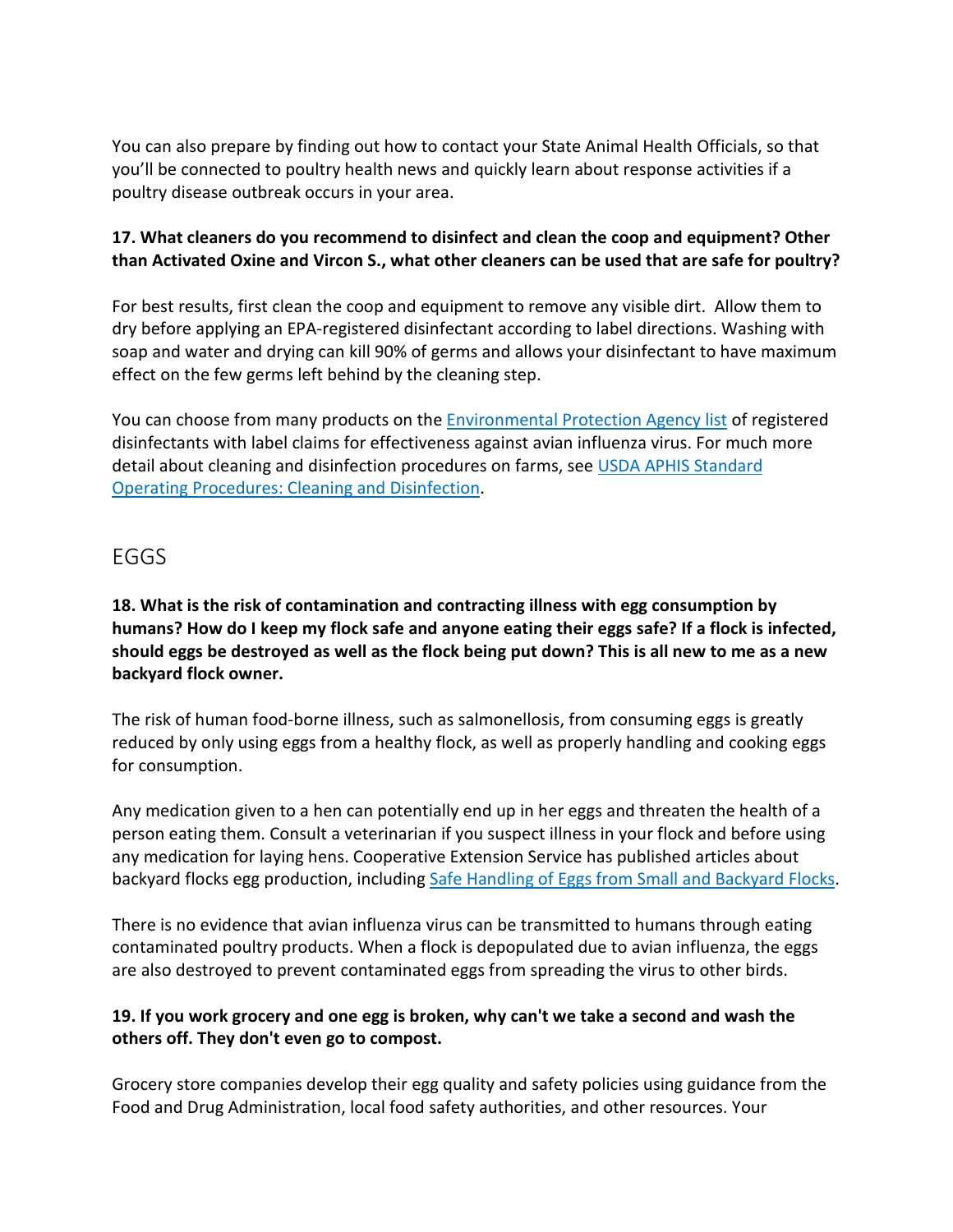employer is probably your best contact to answer your questions about workplace policies and to consider your suggestions.

Consumers can find general information about safely handling eggs on the [Food and Drug](https://www.fda.gov/food/buy-store-serve-safe-food/what-you-need-know-about-egg-safety#:%7E:text=Wash%20hands%2C%20utensils%2C%20equipment%2C,cooked%20to%20160%C2%B0%20F.) [Administration website.](https://www.fda.gov/food/buy-store-serve-safe-food/what-you-need-know-about-egg-safety#:%7E:text=Wash%20hands%2C%20utensils%2C%20equipment%2C,cooked%20to%20160%C2%B0%20F.)

# EXOTIC BIRDS

## **20. What are the concerns for parrot owners? Upon an outbreak in the county, if the parrots are immediately no longer allowed access to any outdoor aviaries, does that keep them safe, if other protocols are practiced?**

Parrots are susceptible to avian influenza, so parrot owners should consider the risks to their birds. Keeping them indoors during a nearby avian influenza outbreak is one important biosecurity measure, along with reducing the risk of exposure to the virus carried by visitors, other birds, and potentially contaminated things like cages, toys, or food and water. [Defend the](https://www.aphis.usda.gov/aphis/ourfocus/animalhealth/animal-disease-information/avian/defend-the-flock-program/dtf-resources)  [Flock resources](https://www.aphis.usda.gov/aphis/ourfocus/animalhealth/animal-disease-information/avian/defend-the-flock-program/dtf-resources) and biosecurity principles are applicable or adaptable to pet bird collections as well as domestic poultry flocks.

## **21. What are the concerns for zoos with exotic and endangered bird collections?**

All birds are susceptible to avian influenza, and the disease is a concern for zoos and other collections of exotic birds. Facilities with exotic birds should create and implement a biosecurity plan and prepare to respond to an avian influenza outbreak in their region or at their facility. The [Zoo and Aquarium All Hazards Partnership](https://zahp.org/) helps zoos and exotic wildlife facilities prepare and respond to hazards like avian influenza. The [organization's website](https://zahp.org/facility-preparedness/) contains resources for creating a biosecurity plan and conducting preparedness exercises.

# **BIOSECURITY**

**22. Biosecurity is very difficult! On my 12 acres I have a pond which hosts different migrating birds. My neighbor is doing back yard poultry. They both roam freely and while never directly mix they frequently come within 50-100 feet of each other. Other wildlife moves between both groups. This is common all over the northeast. How can we practically maintain good biosecurity in this situation?**

You have some challenges in developing your site-specific biosecurity plan! Even though you can't completely eliminate risks, don't be discouraged. You can take measures to protect your flock by focusing on big risks and things you can control.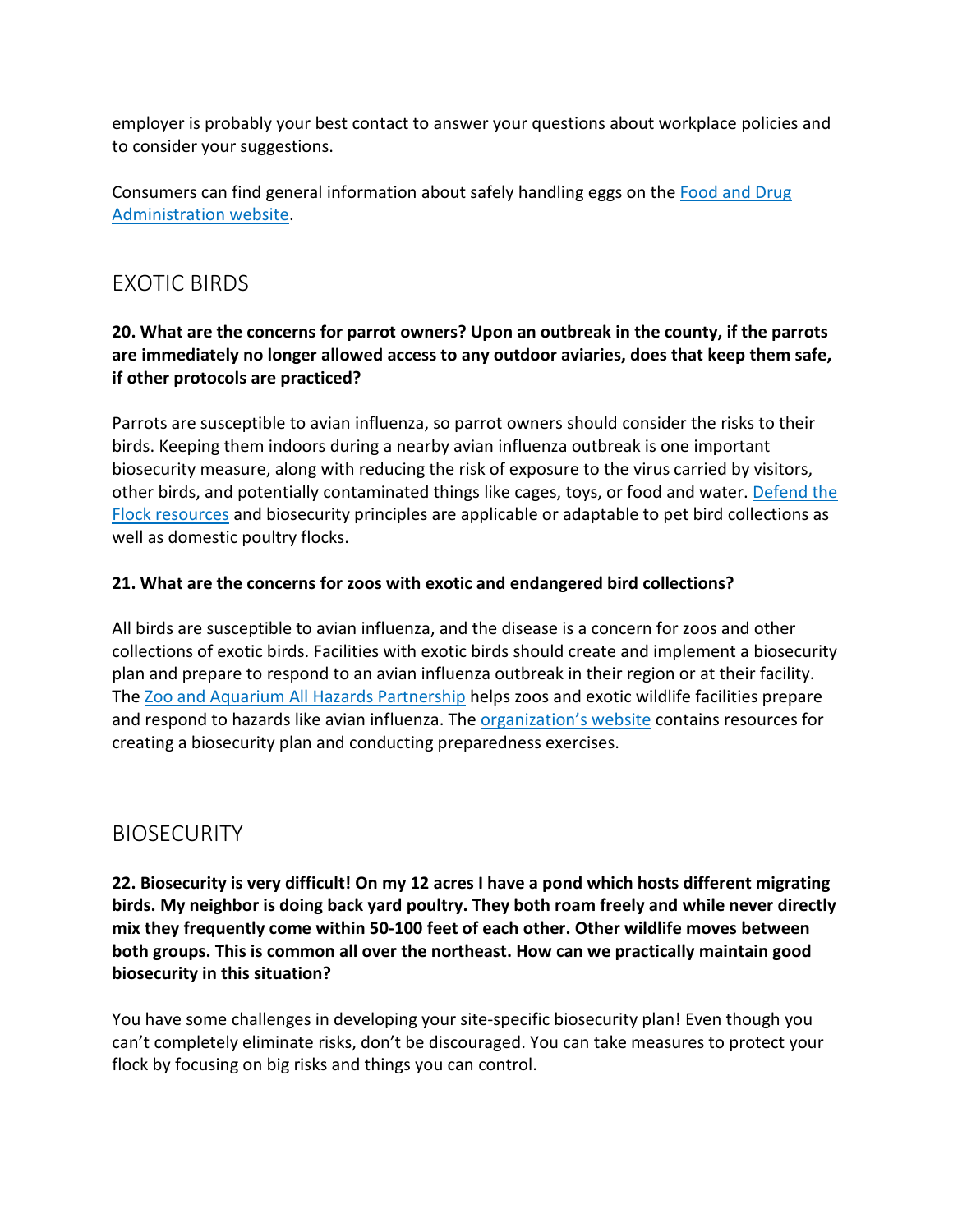In your case, your birds' potential contact with the neighbor's birds and wild animals are probably the greatest risks for transmission of poultry disease germs. Sturdy, tight fencing (consider overhead netting, too) will be very important to keep your birds in and all other animals out. If you can maintain a minimum of 30 feet separation between your birds and the neighbor flock, that might be the best you can do under the circumstances.

Keeping weeds short, trimming bushes, and banishing clutter will help you deter rodents and wild birds from hanging out. Get rid of water sources, outdoor feeders, and spilled feed that might attract wild birds. Take a look at the [Defend the Flock Resources Resource Center](https://www.aphis.usda.gov/aphis/ourfocus/animalhealth/animal-disease-information/avian/defend-the-flock-program/dtf-resources) for other ideas of practical measures that you might be able to use with your flock.

#### **23. Is there a safe way to free range your poultry?**

Poultry kept outdoors are potentially exposed to wild birds, rodents, and other wild animals that not only prey on your birds and consume their food, but also can carry germs that cause poultry disease. You can reduce the risk of transmission (and predation), but probably not make it completely safe, by taking measures to keep other animals from visiting your free-range flock.

If you can choose the location of your pasture, pick a site away from other poultry flocks and natural water sources, such as a pond, that might attract waterfowl. Good fencing is a first step in setting up your free-range area, including overhead barriers to wild birds like netting, deterrent wires, or sunshades. Eliminate places for wild animals to hide by weeding, mowing, and picking up clutter. Don't provide attractive food and water sources to wild birds and other animals: keep feeders and feed bins covered or inside a building and promptly clean up feed spills.

Check out the [Defend the Flock Resources Resource Center](https://www.aphis.usda.gov/aphis/ourfocus/animalhealth/animal-disease-information/avian/defend-the-flock-program/dtf-resources) for other ideas of practical measures that can be used to reduce the risk to a free-range flock.

#### **24. What considerations are there as far as building design for cage-free flocks?**

We recommend giving close attention to the [14 NPIP Biosecurity Principles](https://www.poultryimprovement.org/documents/StandardE-BiosecurityPrinciples.pdf) as you design your cage-free facility. Among other important considerations, determine where you will put your Perimeter Buffer Area on the premises and where you will draw a Line of Separation around each poultry house. Think about where vehicles, people, and equipment will enter and exit the property and each poultry house, and how they will be cleaned and disinfected. Some advance planning for excluding wild birds, rodents, and insects is also important.

## **25. I am interested in providing agrotourism on my farm. What would be my best biosecurity system to implement for my flock?**

To create your farm-specific biosecurity plan, you can take advantage of several resources specifically available to animal exhibitors and farms open to tourists. The National Association of Public Health Veterinarians has compiled information on reducing risks from animals in